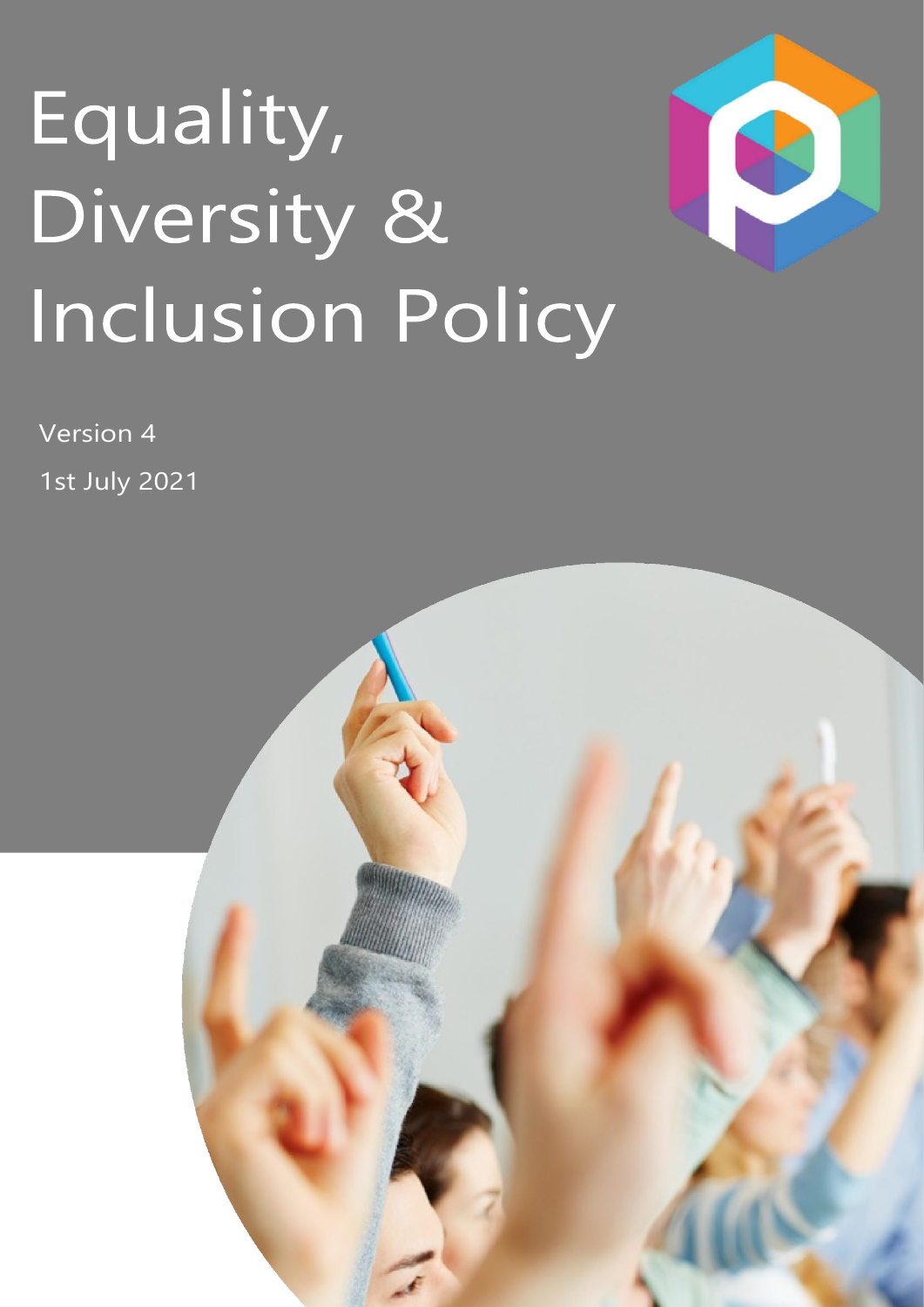# **Policy Details**

Low Ash Primary School has adopted the PACT HR recommended model procedure as agreed by the following Trade Unions;

- Unison
- GMB
- NASUWT
- NEU
- NAHT

*\*ASCL recognises that meaningful consultation took place prior to the adoption and implementation of this policy.*

Approved by: Governing Body

Approved on: 27/04/2022

Reviewer: Sharon Giedrojt, School Business Manager

To be reviewed on: 30/06/2022

NB. This policy/guidance will be retained for a period of 7 years from replacement.





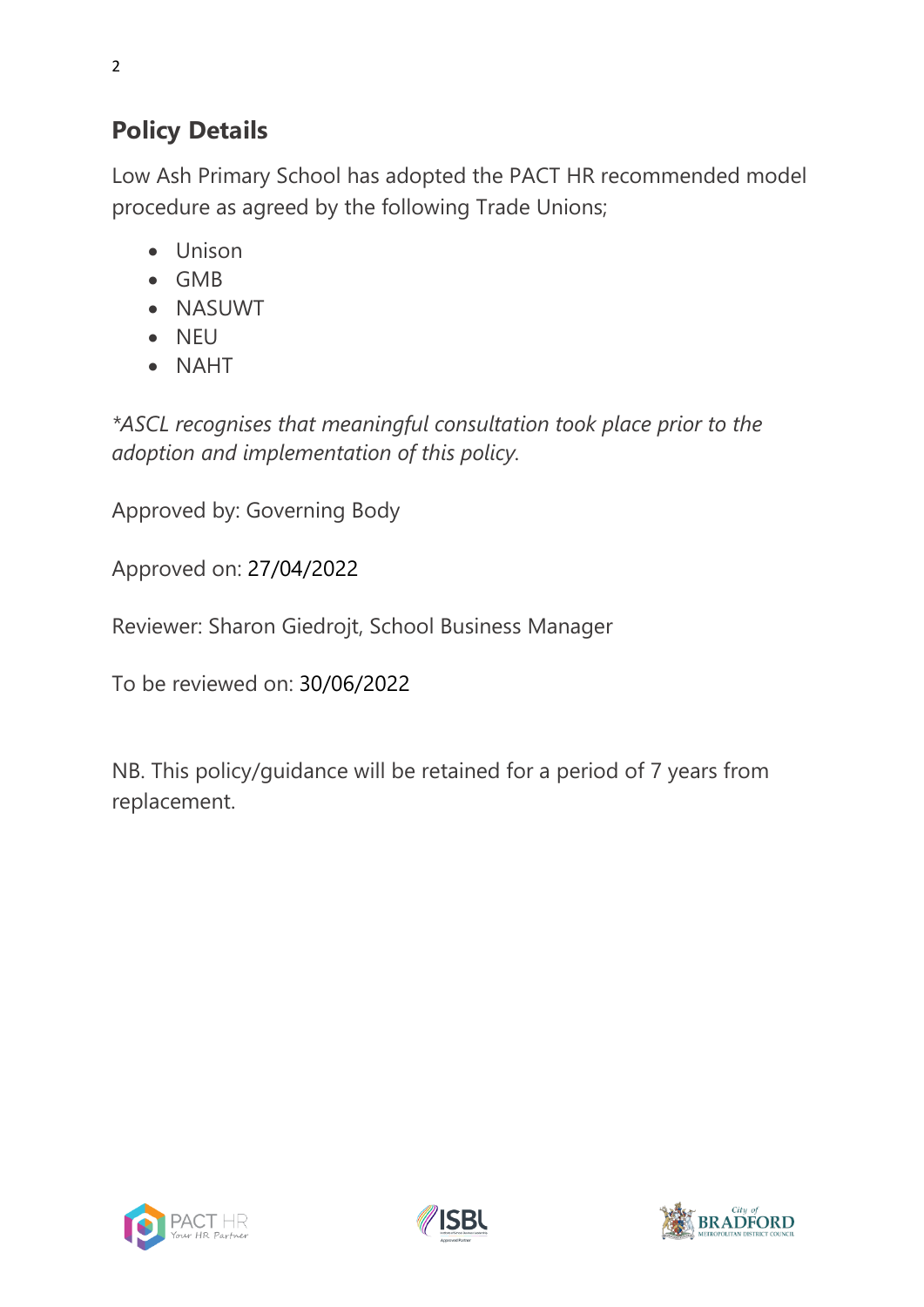## **Summary of Key Changes**

- i. Title change
- ii. Added a section relating to Hajj to the appendices.
- iii. Added a section relating to support for transgender staff to the appendices.
- iv. Added information relating to the observance of prayer times at work and cultural dress.





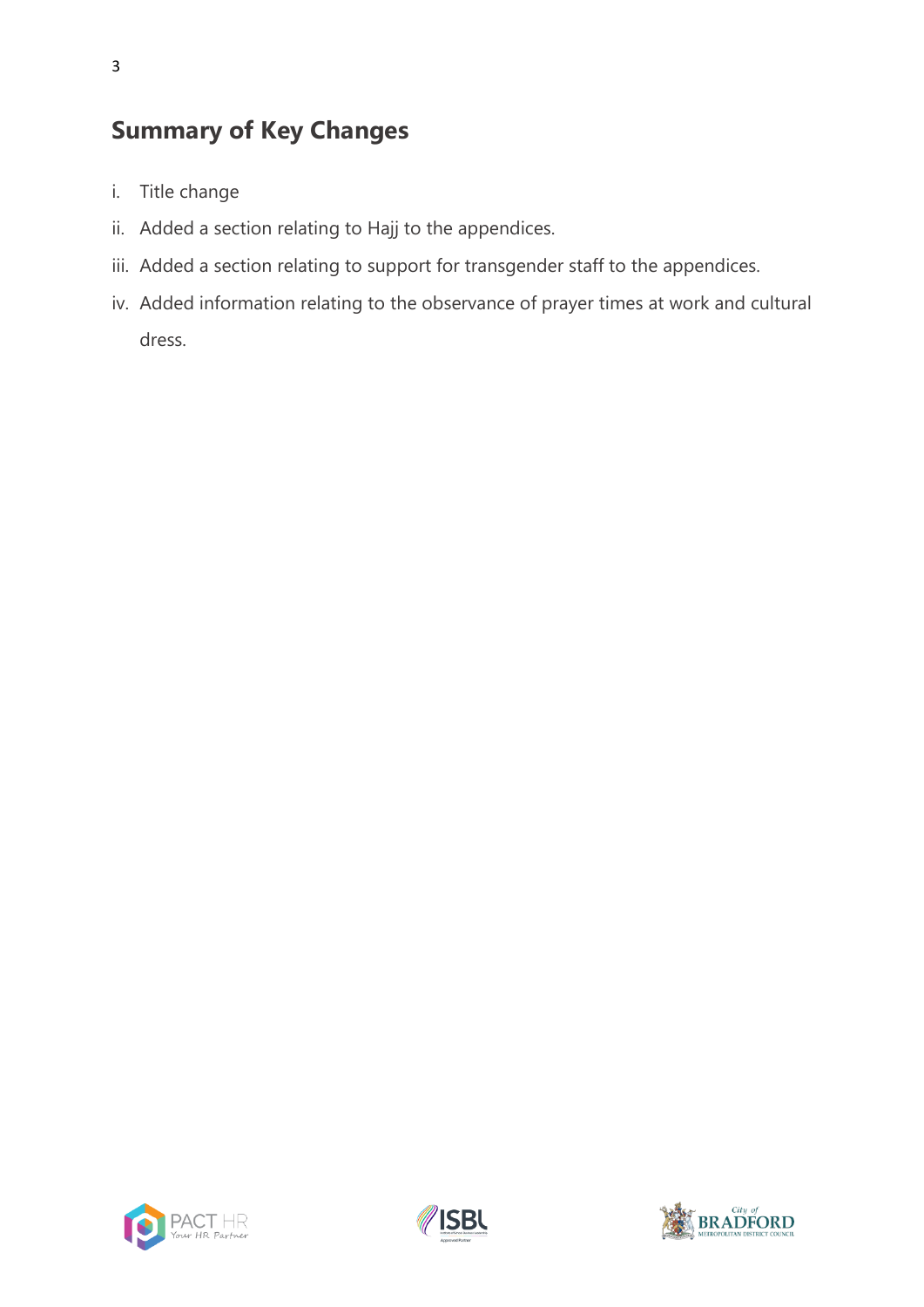# **Terminology**

Within the following document, the terms below represent the following;

| The Board:                 | Board of Governors              |
|----------------------------|---------------------------------|
| Senior Leader: Headteacher |                                 |
| Chair:                     | Chair of the Board of Governors |
| Member:                    | Governor                        |





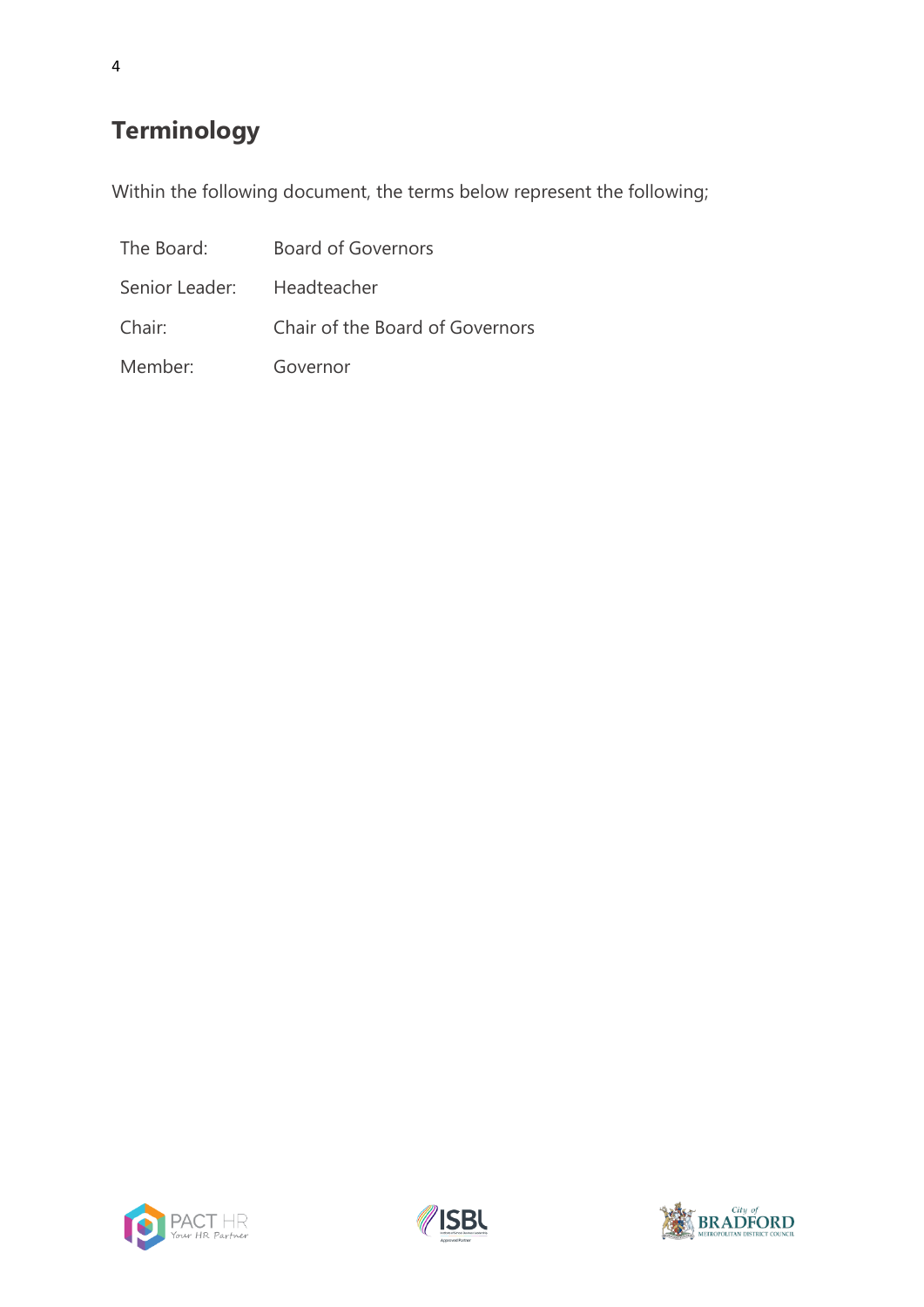## **Contents**

| 2.1 |  |  |  |  |
|-----|--|--|--|--|
| 2.2 |  |  |  |  |
| 2.3 |  |  |  |  |
| 2.4 |  |  |  |  |
|     |  |  |  |  |
|     |  |  |  |  |
|     |  |  |  |  |
|     |  |  |  |  |
|     |  |  |  |  |
|     |  |  |  |  |
|     |  |  |  |  |
|     |  |  |  |  |
|     |  |  |  |  |





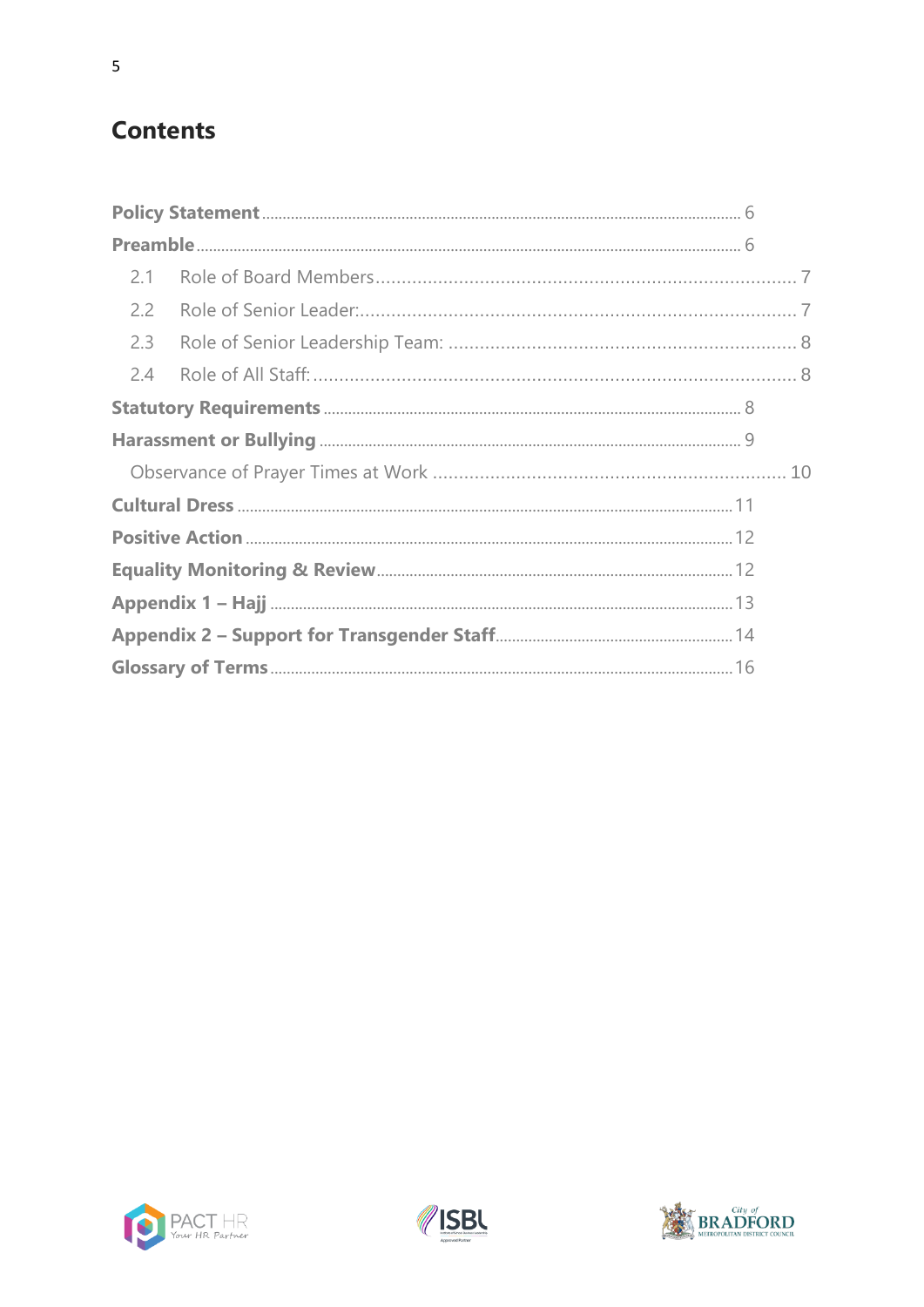## <span id="page-5-0"></span>**Policy Statement**

Low Ash Primary School recognises its responsibilities to ensure the fair and equitable treatment of everyone employed and those individuals who undertake work on the premises.

This policy sets out the principles under which the Board will operate to meet these aims, and brings together all previous policies, schemes and action plans around equality. It includes all the protected characteristics covered under the Equality Act 2010 as well as other aspects which have the potential to discriminate against or to devalue any individuals within our community.

The principles outlined here by the Board of fair and equitable treatment apply equally to our approach to students/pupils and parents and to our dealings with members of the local community and all outside agencies. The policy on equality in the curriculum and the treatment of students/pupils is set out in a separate policy document.

The policy has been discussed and agreed with all staff representatives and with the trade unions. It is available to everyone in the School and to any prospective applicant. The Board welcomes any comments or contributions to the policy document.

#### <span id="page-5-1"></span>**Preamble**

- 1.1 This policy sets out the principles under which the Board will operate having due regard to the need to:
	- eliminate discrimination, harassment and victimisation;
	- advance equality of opportunity, and
	- foster good relations between groups.
- 1.2 This policy applies to employees, workers (engaged through, or by, an employment agency or on a temporary basis), and all job applicants. It also applies to sub-contractors, in that the School will take all necessary steps to ensure good performance and compliance with appropriate behaviours whilst on the premises. However, if any issues become apparent with regards to





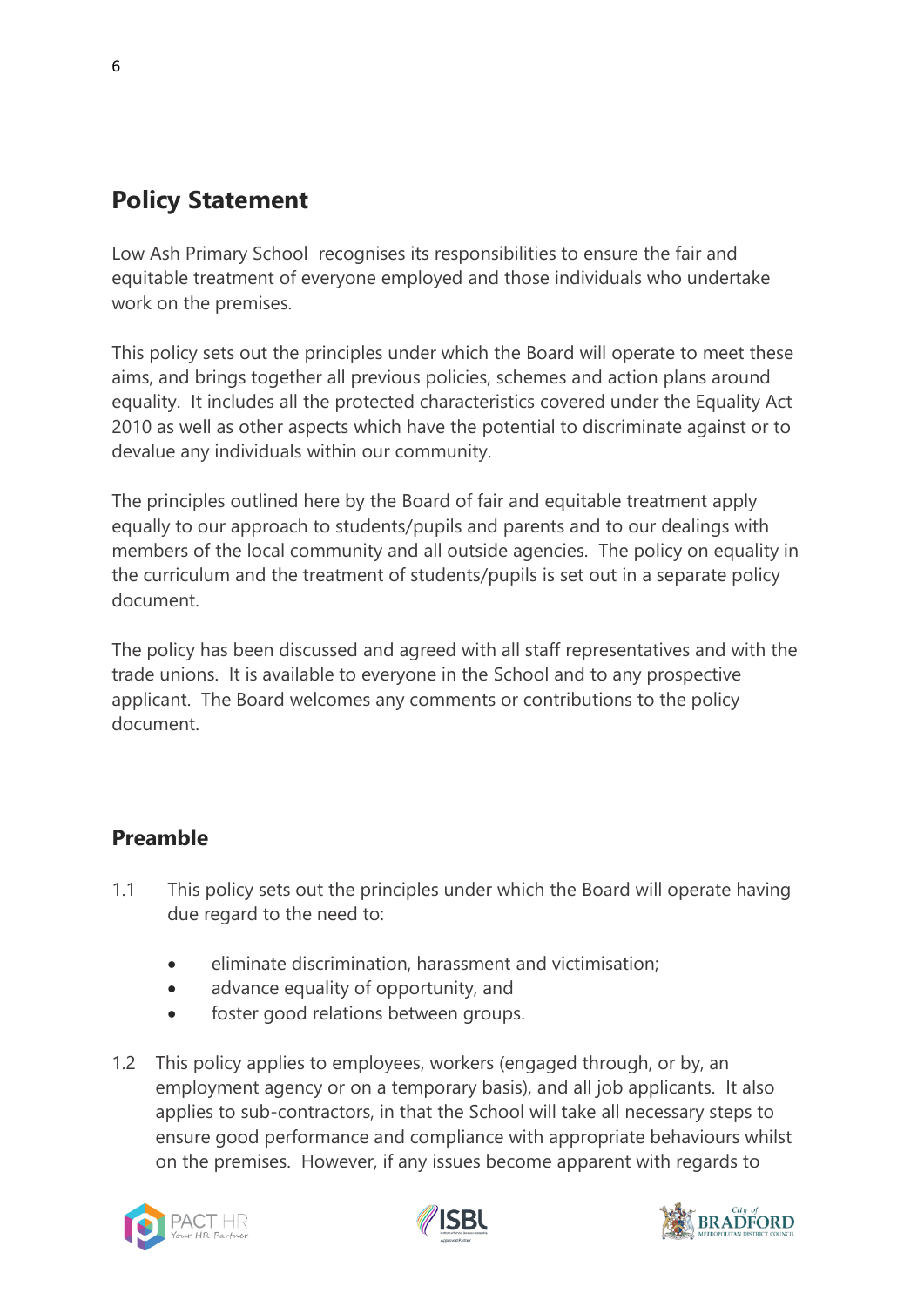diversity or equality in relation to any contractor or third party's behaviour towards others involved, i.e. staff, pupils/students, parents, other workers, these will be taken very seriously and appropriate action will be taken, which could include those individuals being asked to leave the premises.

1.3 The over-riding premise that will be adhered to in matters of equality, by all board members and staff, is that everyone has the right to be treated with dignity and respect whatever their characteristics.

#### **Roles and Responsibilities**

- <span id="page-6-0"></span>2.1 Role of Board Members
	- The Board has set out its commitment to equality, diversity and inclusion through this plan and will continue to do all it can to ensure full inclusivity.
	- The Board seeks to ensure that individuals are not discriminated against when applying for jobs and welcomes all applications.
	- The Board will take all reasonable steps to ensure that the work environment, resources and communications are as accessible and inclusive as possible.
	- The Board ensures that no member of staff is discriminated against whilst at work on account of any of the protected characteristics identified as part of the Equality Act 2010.
- <span id="page-6-1"></span>2.2 Role of Senior Leader:
	- It is the Senior Leader responsibility to implement the Equality, Diversity & Inclusion Policy and they are supported by the Board in doing so.
	- It is the Senior Leader's role to ensure that the Senior Leadership team is kept up to date with any development(s) affecting the policy or actions arising from it.
	- It is the Senior Leader's role to ensure that everyone is aware of the Equality, Diversity & Inclusion Policy and their responsibilities within it, and have access to training which helps to implement the policy.
	- The Senior Leader ensures that all appointment panels give due regard to the Equality, Diversity & Inclusion Policy, so that no one is discriminated against in respect of employment, promotional or training opportunities.





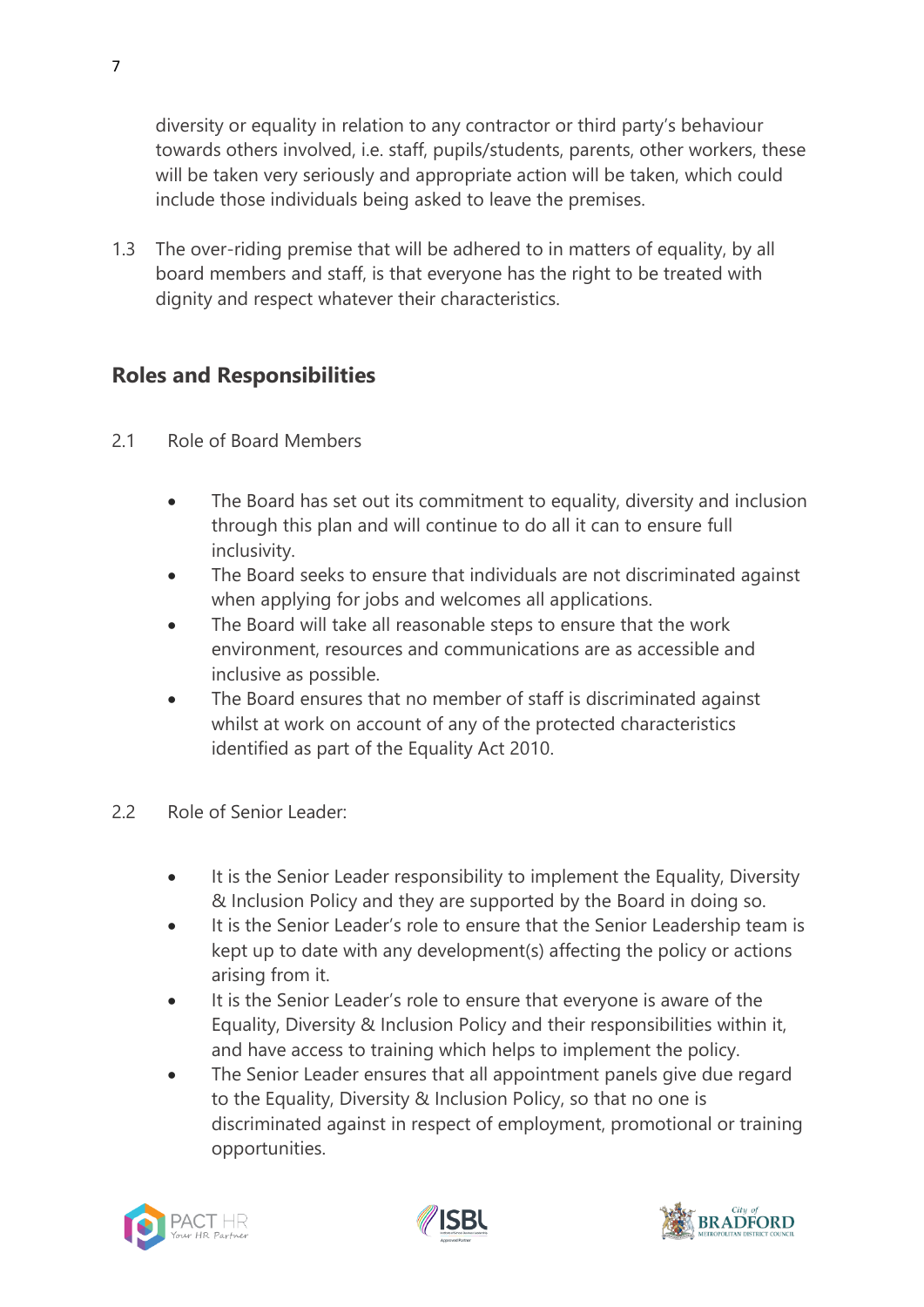- The Senior Leader promotes the principle of equality of opportunity in all aspects of School life.
- The Senior Leader treats all incidents of unfair treatment and any incidents of bullying or discrimination, including racist incidents, with due seriousness and in line with the appropriate policy.
- <span id="page-7-0"></span>2.3 Role of Senior Leadership Team:
	- The Senior Leadership Team will have responsibility for supporting everyone in implementing this policy.
	- The Team will provide a lead in the dissemination of information relating to the policy.
	- The Team, alongside the Senior Leader, will provide advice/support in dealing with any incidents/issues.
	- The Team will assist in implementing reviews of this policy, alongside the Senior Leader and Board.
- <span id="page-7-1"></span>2.4 Role of All Staff:
	- All staff will ensure that all other members of staff are treated fairly, equitably and with respect and will maintain awareness of the Equality, Diversity & Inclusion Policy.
	- All staff will strive to promote positive images, based on any and all protected characteristics and challenge stereotypical images throughout the School.
	- All staff will challenge any incidents of less favourable treatment, prejudice or discrimination, drawing them to the attention of the Senior Leader, Senior Leadership Team or the Chair of the Board (in the case of incidents involving the Senior Leader).

#### <span id="page-7-2"></span>**Statutory Requirements**

- 3.1 The Board welcome its duties under the Equality Act 2010 to eliminate discrimination, advance equality of opportunity and foster good relations between different groups.
- 3.2 The Equality Act 2010 sets out the 'protected characteristics' that qualify for protection from discrimination. These are:





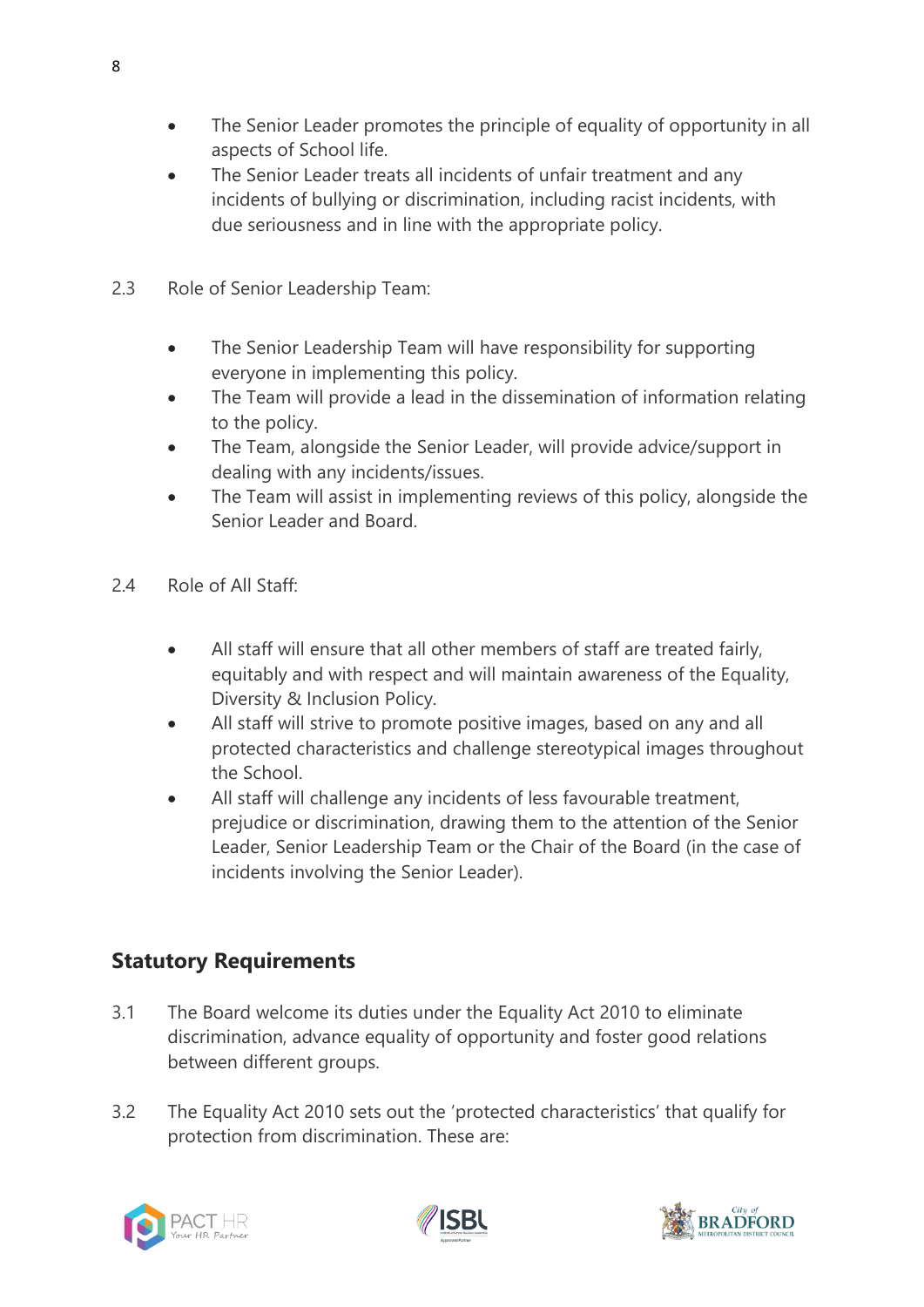- Age
- **Disability**
- Gender Re-assignment
- Marriage and Civil Partnership
- Pregnancy and Maternity
- Race
- Religion or Belief
- Gender/Sex
- Sexual Orientation

#### <span id="page-8-0"></span>**Harassment or Bullying**

- 4.1 The Board is opposed to any act of victimisation, harassment or bullying against any member of staff either by an employee or third party and is committed to the achievement of an open and transparent workplace culture, whereby employees feel comfortable raising any such concerns in the knowledge that they will be appropriately and sensitively managed.
- 4.2 Any employee who feels they have been subject to bullying or discrimination in relation to a protected characteristic by other members of staff should raise the matter under the relevant Grievance procedure. Where such allegations are founded, these will be treated as a serious disciplinary offence.

| <b>Type of</b><br><b>Discrimination/Unfavourable</b><br><b>Treatment</b> | <b>Description</b>                                                                                                                                                                                           |
|--------------------------------------------------------------------------|--------------------------------------------------------------------------------------------------------------------------------------------------------------------------------------------------------------|
| <b>Direct Discrimination</b>                                             | When someone is treated less favourably than another<br>person because they have a protected characteristic.                                                                                                 |
| Discrimination by association                                            | This is direct discrimination against someone because<br>they associate with someone who has a protected<br>characteristic.                                                                                  |
| Discrimination by perception                                             | This is direct discrimination against an individual<br>because others think they have a particular protected<br>characteristic. It applies even if the person does not<br>actually have that characteristic. |
| <b>Indirect Discrimination</b>                                           | Can occur when you have a condition, rule, policy or<br>even practice that applies to everyone but particularly<br>disadvantages people who share a protected                                                |





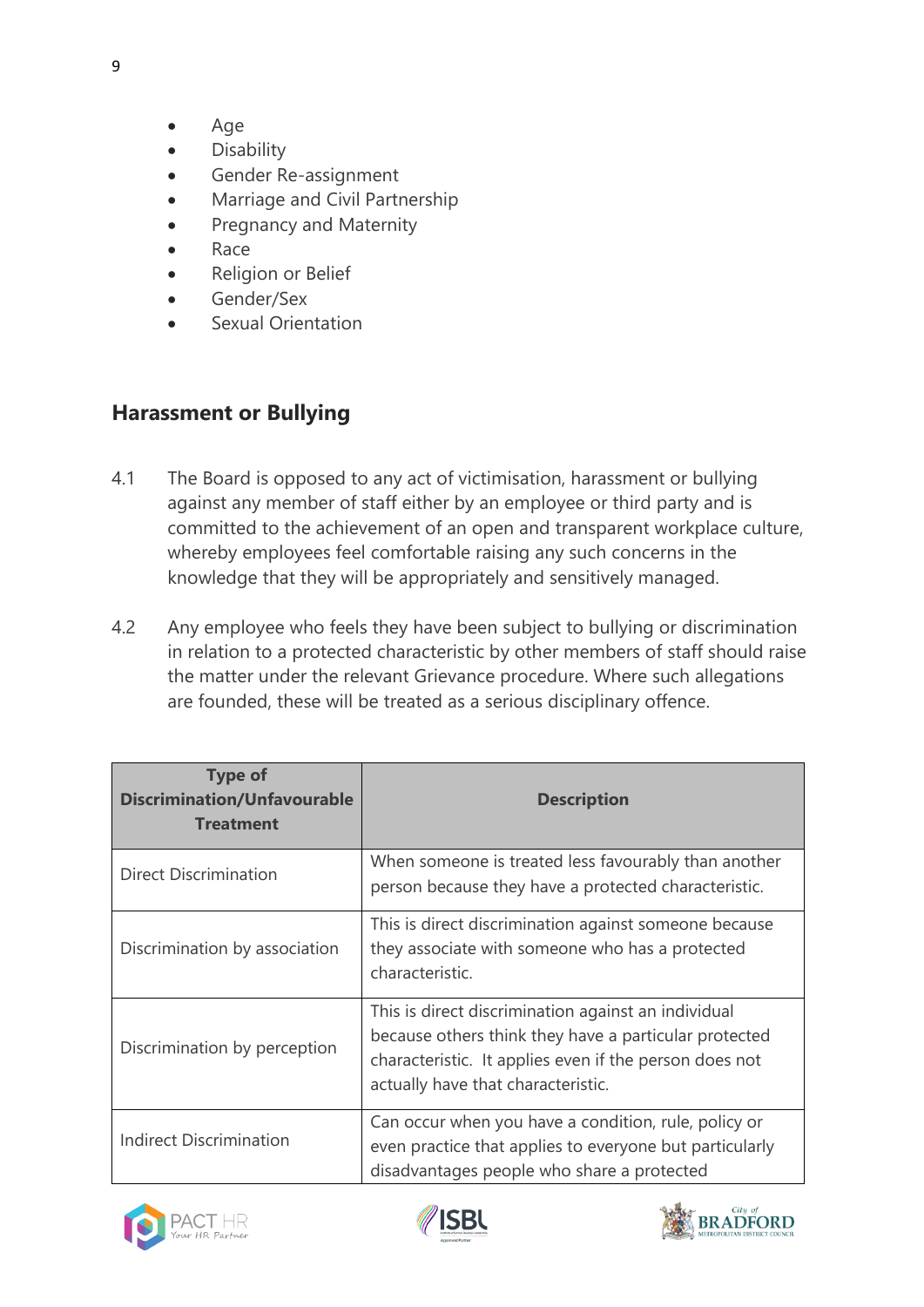|               | characteristic. This may apply to certain faiths, i.e. a<br>policy that states staff should be clean shaven may<br>indirectly discriminate against a person race, religion or<br>belief                                       |  |
|---------------|-------------------------------------------------------------------------------------------------------------------------------------------------------------------------------------------------------------------------------|--|
| Harassment    | This is unwanted conduct relating to a protected<br>characteristic which has the effect of violating a person's<br>dignity or creating a hostile, intimidating, degrading,<br>offensive and humiliating environment for them. |  |
| Victimisation | When someone is treated unfavourably because they<br>made, or were thought to have made or participated in<br>a complaint relating to a protected characteristic.                                                             |  |

- 4.3 Discrimination, harassment or victimisation legislation extends to periods beyond the end of the working relationship and covers issues such as the provision of references, either written or verbal.
- 4.4 All staff should have regular training on equality, diversity and Inclusion.
- 4.5 This also applies to any member of the Board involved in overseeing this process.

#### **Religious Observance**

5.1 The Board and Senior Leadership Team will not discriminate directly or indirectly when dealing with requests for time off for religious and belief observance. However, employees need to be aware that the law does not confer an automatic right for employees to have time off, or to be provided with facilities to undertake religious observance. Employees need to refer to the Leave of Absence Policy for guidance on time off for religious observance and to Appendix 1 of this document specifically relating to Hajj.

#### <span id="page-9-0"></span>Observance of Prayer Times at Work

- 5.2 All staff, regardless of religious belief or non-belief, are required to work in accordance with their contracts.
- 5.3 Senior Leaders, while retaining the right to ensure appropriate cover, should make every attempt to ensure that those whose religion requires them to pray at certain times during the day are enabled to do so through agreed flexible working arrangements.





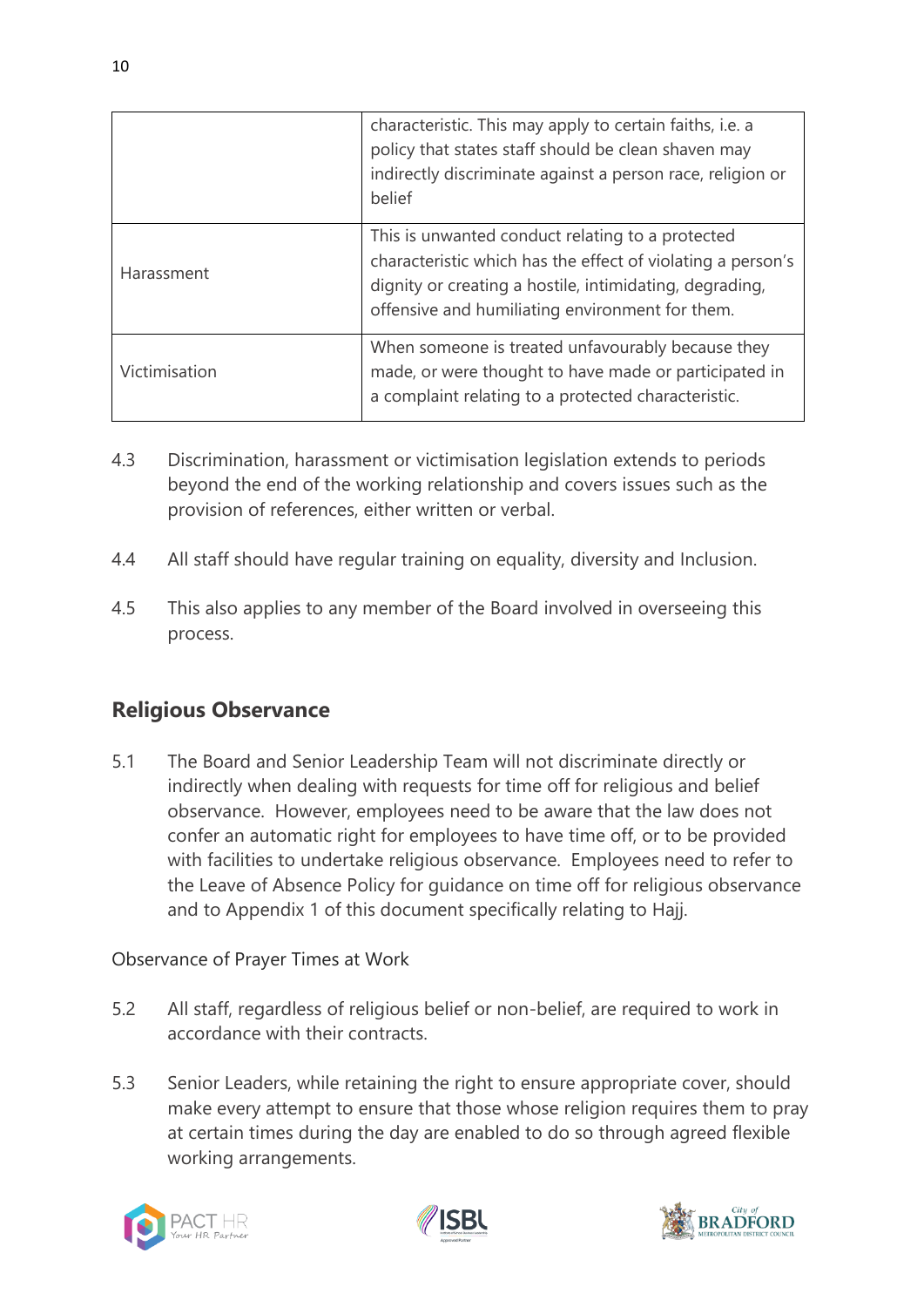- 5.4 Schools are not required to provide a prayer room; however, they must make reasonable effort to provide an appropriate quiet place for staff to undertake their religious observance wherever practical within the needs of the School.
- 5.5 Schools are not required to enter into significant expenditure and/or building alterations to meet religious needs. For instance, some religions/beliefs require a person to wash before prayer. This is often done symbolically or by using the existing facilities.

#### <span id="page-10-0"></span>**Cultural Dress**

- 6.1 The dress worn by staff should be consistent with the standards expected of professional workers. All schools should welcome the variety of appearance brought by individual cultural styles and these can be perfectly consistent with professional standards within this, individuals should be able to dress according to their wishes unless this is detrimental to a person's capacity to do their job or is deemed unsafe or inappropriate for some other valid reason. However, there may circumstances where a particular form of dress may be inappropriate.
- 6.2 An example of this may be the niqab (a veil worn by some Muslim women revealing only their eyes) and other forms of clothing which cover the face. Management may take the decision to not allow these forms of dress to be worn in certain parts of the school (e.g. classrooms) for the following reasons;
	- Obscuring the face and mouth reduces the non-verbal signals required between adults and pupils both in the classroom and other communal parts of the school. Pupils need to see the adult's full face in order to receive optimum communication.
	- Schools are professional settings where communication is vital, both between adults and pupils.
	- Staff need to be identifiable for health and safety reasons.
- 6.3 The School may take the view that the desire to express religious identity does not overcome the primary requirement for optimal communication between adults and children. Ultimately, each case should be considered on its merits in the light of the principles identified above.





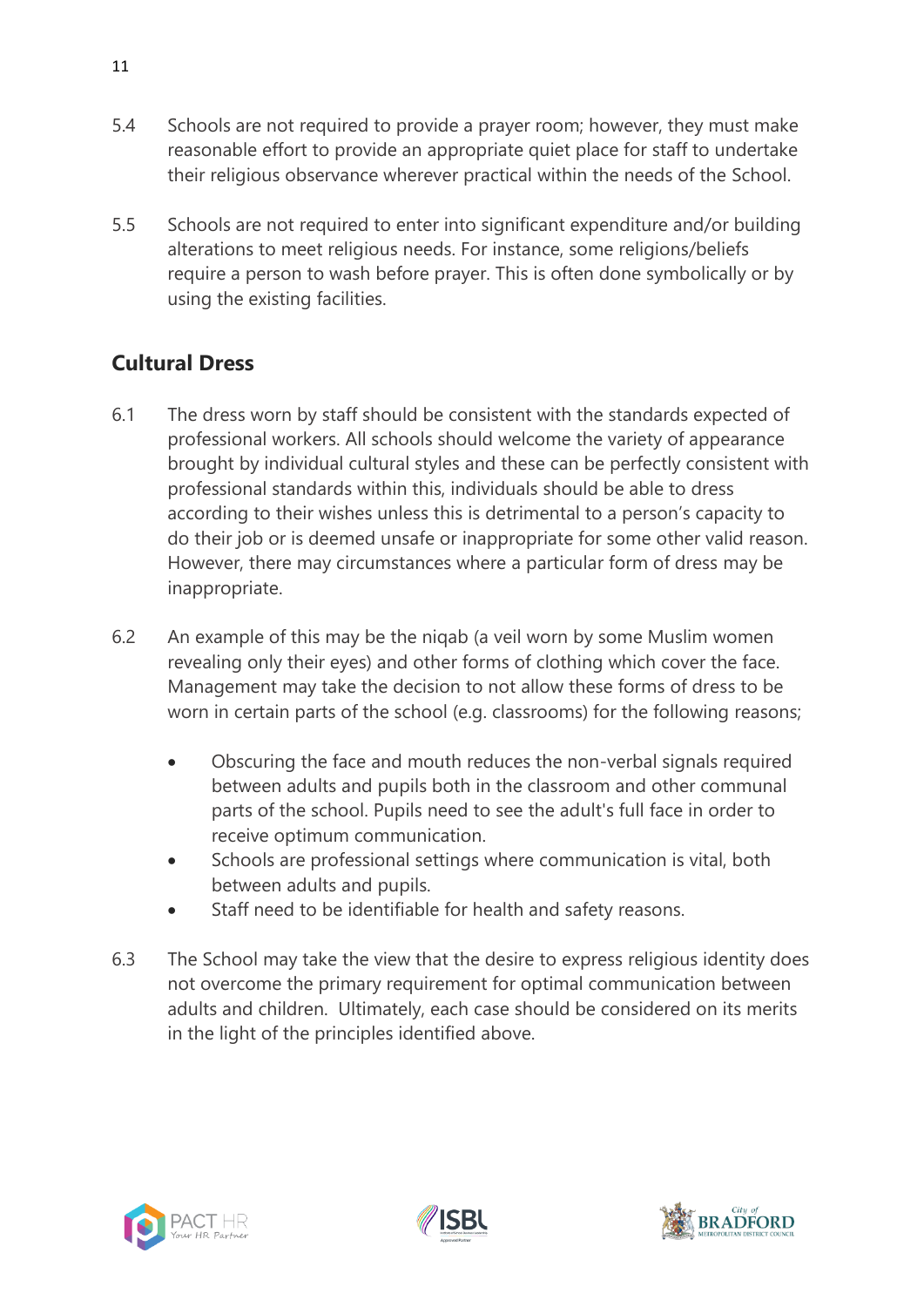#### <span id="page-11-0"></span>**Positive Action**

- 7.1 The Board recognises that the avoidance of discrimination is not sufficient to ensure that equality exists in the School and will therefore give full consideration to measures of positive action which may assist in achieving the aims of this policy. This is action designed to encourage or facilitate the employment or training of disadvantaged groups.
- 7.2 The Board will take positive action to ensure the workforce is reflective of the community and area it supports to enable those groups to compete on an equal basis. Positive action measures may include:
	- Encouraging applications from specific groups which are underrepresented in the workforce.
	- Encouraging people with disabilities to apply for posts
	- Promoting the use of job shares and flexible working where operational factors make this possible
	- Supporting training measures for under-represented groups
	- Exploring the possibility of career breaks for staff to assist with family commitments
	- Commitments to interviewing disabled people who meet the basic criteria for the post
	- Encouraging staff to become representatives of trade unions or associations

## <span id="page-11-1"></span>**Equality Monitoring & Review**

- 8.1 The Board commit to monitoring the use of all policies, staff turnover figures and feedback from exit interviews as a non-exhaustive means of identifying any issue of discrimination, harassment or victimisation and to ensure that staff turnover does not reflect a disproportionate number of individuals from minority groups.
- 8.2 The Board will also regularly monitor the effectiveness of this policy, by the following methods:
	- The existing workforce will be asked to complete a monitoring form so that data is available on the composition of the staff groups.
	- All applicants for posts will be asked to complete a monitoring form to enable monitoring of our selection decisions in line with the principles of this policy.





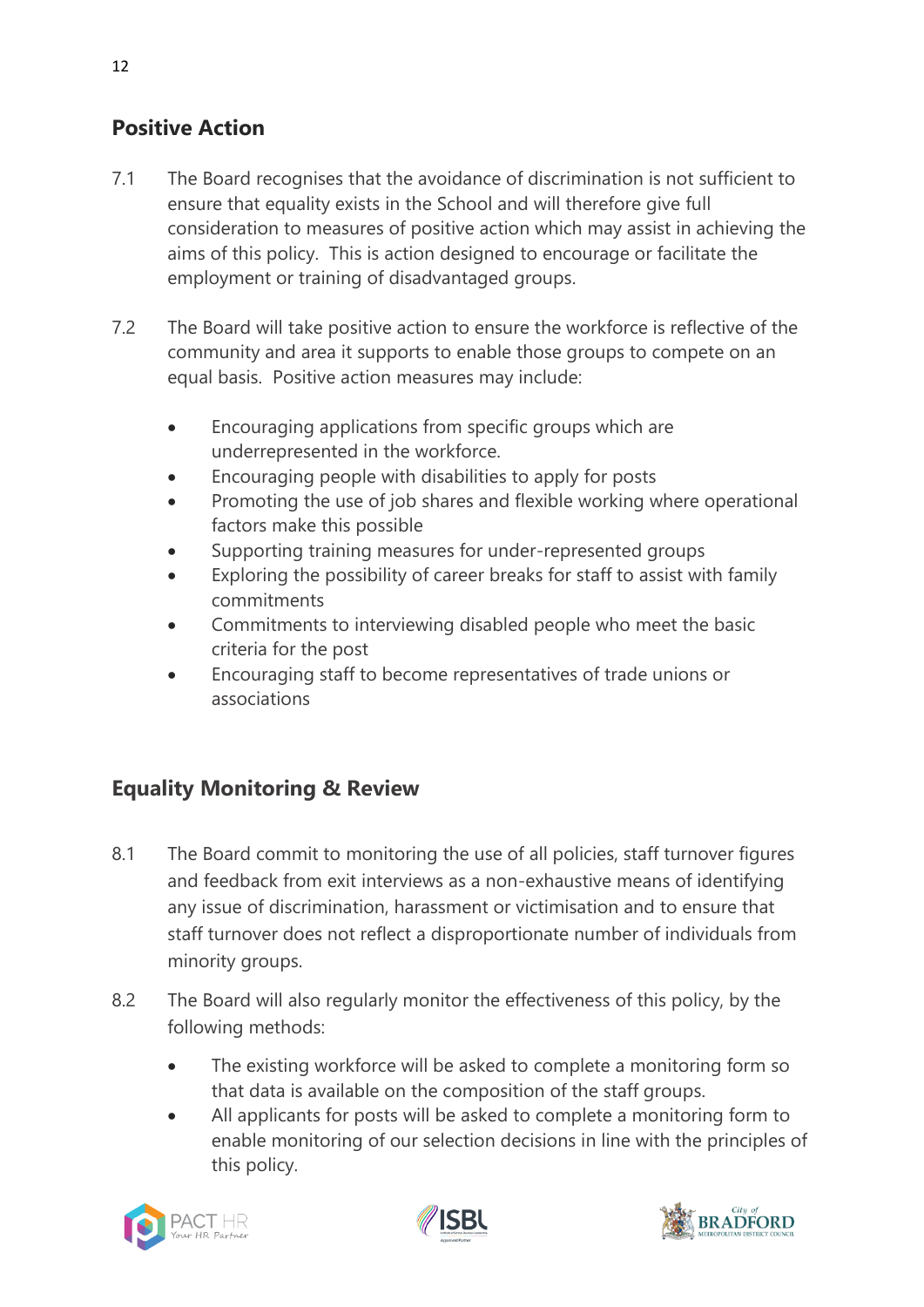- All applicants for posts will be invited to indicate whether they have any special requirements or require reasonable adjustments to enable them to submit an application, attend an interview or carry out the duties of that post. Responses to this question and appropriate actions taken by the School to accommodate people with disabilities will also be monitored as part of this process.
- Anonymised information arising from this data collection process will be published on an annual basis and will be available to all staff and board members.
- Staff and board members will be invited to give feedback from time to time via methods including a staff survey, and to make suggestions for improvements.
- The incidence of complaints under the appropriate procedure and any other aspect of this policy will also be monitored and figures published on a regular basis.
- The Board will ensure that information is stored in an appropriate and confidential format and managed in accordance with the General Data Protection Regulation 2018.

## <span id="page-12-0"></span>**Appendix 1 – Hajj**

- 9.1 Any request made for a substantial period of leave in order to carry out religious obligations for members of any religion will be considered on the same basis as set out in the Leave of Absence Policy. The purpose of this document is to set a framework for the Board to manage and administer requests from Muslim staff wishing to perform the obligatory pilgrimage of Hajj.
- 9.2 The Board recognises the difficulty which results from the academic year following the Gregorian and not the Hijri calendar, which means that Hajj can fall during times when the School is in session. The Board respects that Hajj is one of the five pillars of Islam and is an obligation upon Muslims once in their lifetime, financial/health conditions permitting and as such, is committed to providing high quality education whilst having a balanced approach to the religious needs of its staff. Staff requests for leave for Hajj will be considered according to the following criteria:
	- In order to minimise any possible disruption to colleagues and students, staff wishing to apply for the obligatory Hajj leave will notify the Chair of Board and the Senior Leader in writing by the end of Ramadan for the following Hajj.





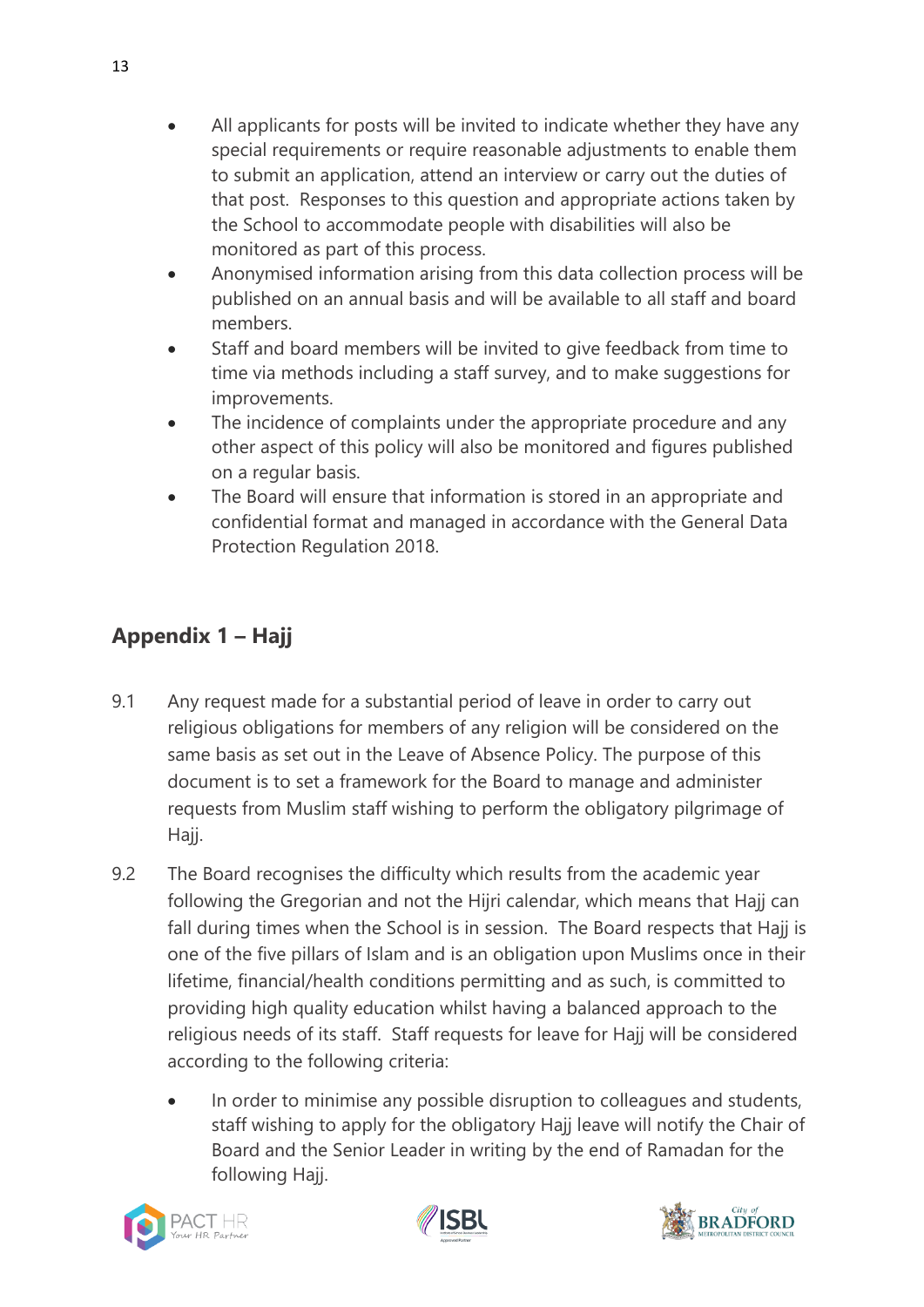- Staff wishing to perform the obligatory Hajj may apply for a maximum of three weeks' unpaid leave (see "Unpaid Leave" within the Leave of Absence Policy for advice where school holidays are included).
- In order to balance the needs of students and the need for staff to make the obligatory Hajj pilgrimage, Muslim staff will be granted Hajj leave subject to the School's ability to release staff without an adverse impact on service delivery.
- All Muslim staff will be considered with fairness irrespective of their professional status. Applications will normally only be considered for the obligatory (first) Hajj. In exceptional circumstances requests made on compassionate grounds may also be considered by the Board.
- Permissions / requests for Umrah or non-obligatory Hajj will not be considered during term time except in exceptional compassionate grounds.
- 9.3 When making a request to undertake Hajj staff are asked to consider the impact their absence might have on the students with whom they work.
- 9.4 The initial decision on whether or not to grant exceptional leave for Hajj will be made by the board's staffing committee which will consider the written application made by the staff member. Any appeal against the decision of the staffing committee will be heard by the Board's Appeals Committee. The staff member may put their case in person to the Appeals Committee, assisted by a trade union representative or a work colleague.
- 9.5 The Senior Leader (or appropriate manager) may present the management case to the Committees at the first hearing and at the appeal hearing.
- 9.6 In accordance with the overall policy on leave of absence, staff should not book tickets etc. before the Hajj leave has been approved.
- 9.7 Overstaying an approved absence may be considered as unauthorised absence (unless there are substantial grounds for having done so – staff in this situation should keep any evidence) and could lead to disciplinary action in line with the Absence Without Leave Policy.

## <span id="page-13-0"></span>**Appendix 2 – Support for Transgender Staff**

10.1 The purpose of this document is to set out the Board's commitment to supporting staff who are transgender, recognising that there are possible differences between physical sex and gender identity. The School will at no





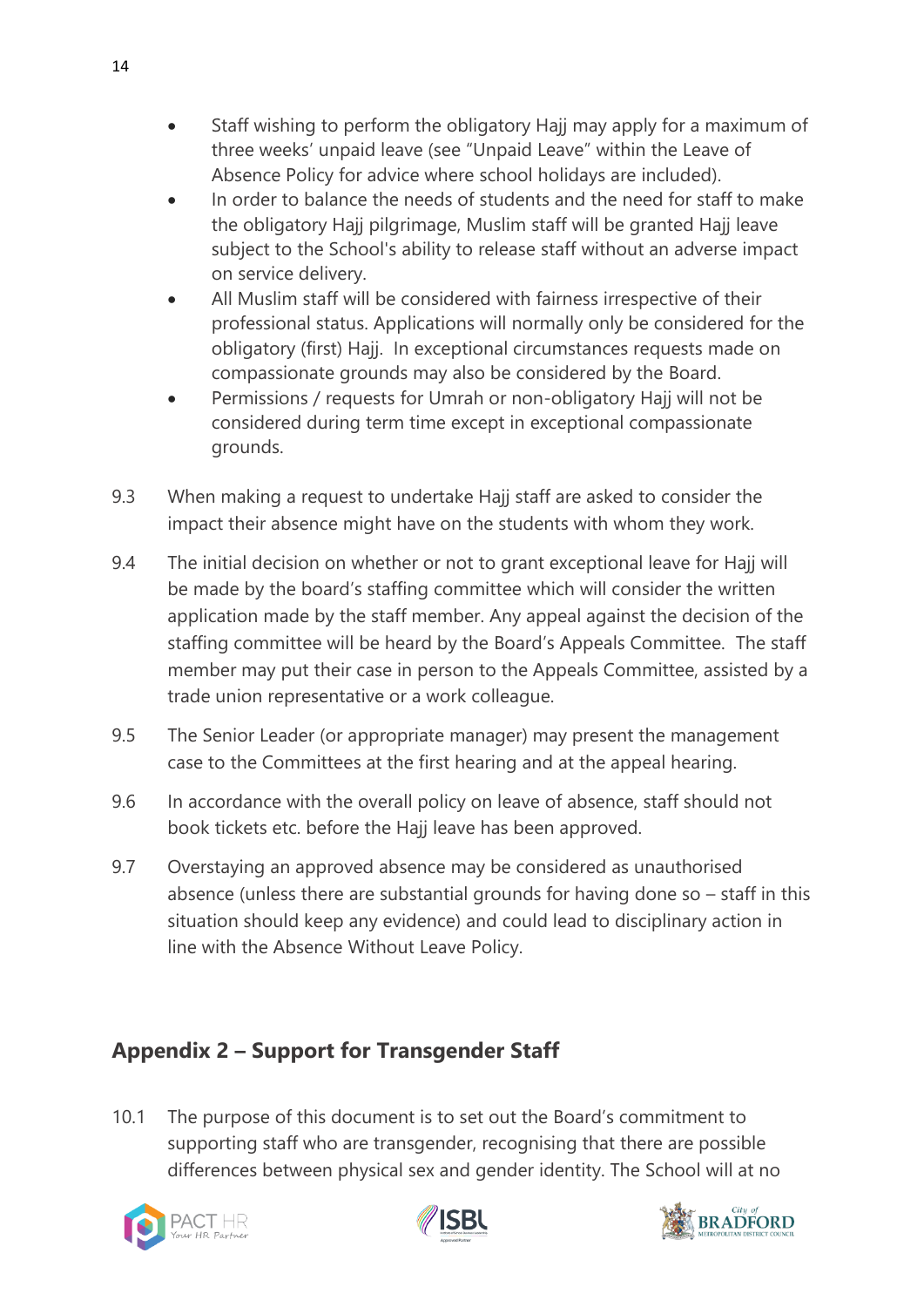time discriminate against any person on the grounds any form or process of gender re-assignment. The Board recognises the term 'transgender' as an umbrella term and acknowledges the variants that exist within the associated terminology identity' (see glossary of terms below).

- 10.2 The Board recognises and commits to the principles as outlined in the Equality Act (2010) and Gender Recognition Act (2004) and acknowledges that this is not an exhaustive list of the applicable legislation, and at all times will seek to ensure that;
	- All of a trans individual's rights are met in line with the applicable legislation
	- All trans individuals are treated in accordance with their gender identity and referred to using their preferred or chosen title and/or pronoun
	- All trans individuals are afforded equal access to all forms of training, promotional opportunities and staff development
	- Trans individuals are not discriminated against in any and all employment practices, included but not limited to recruitment and selection, redundancy and/or dismissal
	- Any reports or detrimental, unlawful or transphobic behaviour towards a trans individual will be dealt with under the appropriate procedure.
- 10.3 The School is committed to supporting individuals who are transitioning, or intend to transition genders, recognising that this can be an extremely difficult time and endeavouring to ensure matters are dealt with sensitively and confidentially.
- 10.4 Managers are encouraged to meet with employees who have disclosed that they are transitioning or intend to transition; however, employees may be more comfortable meeting with another senior member of staff and this request should be duly considered and respected where practicable and possible. As part of regular meetings with the member of staff, with a view to ensuring appropriate and on-going support is provided, the manager/alternate colleague and member of staff may wish to discuss:
	- Key information e.g. the employee's new name, when they will start using this, details of meetings held and any actions.
	- Any pending medical appointments.
	- How the employee wishes to communicate their transition to colleagues/other employees, when this will happen and to whom (managers should be mindful that this will be one of the biggest steps for the member of staff to take and so they should be completely comfortable





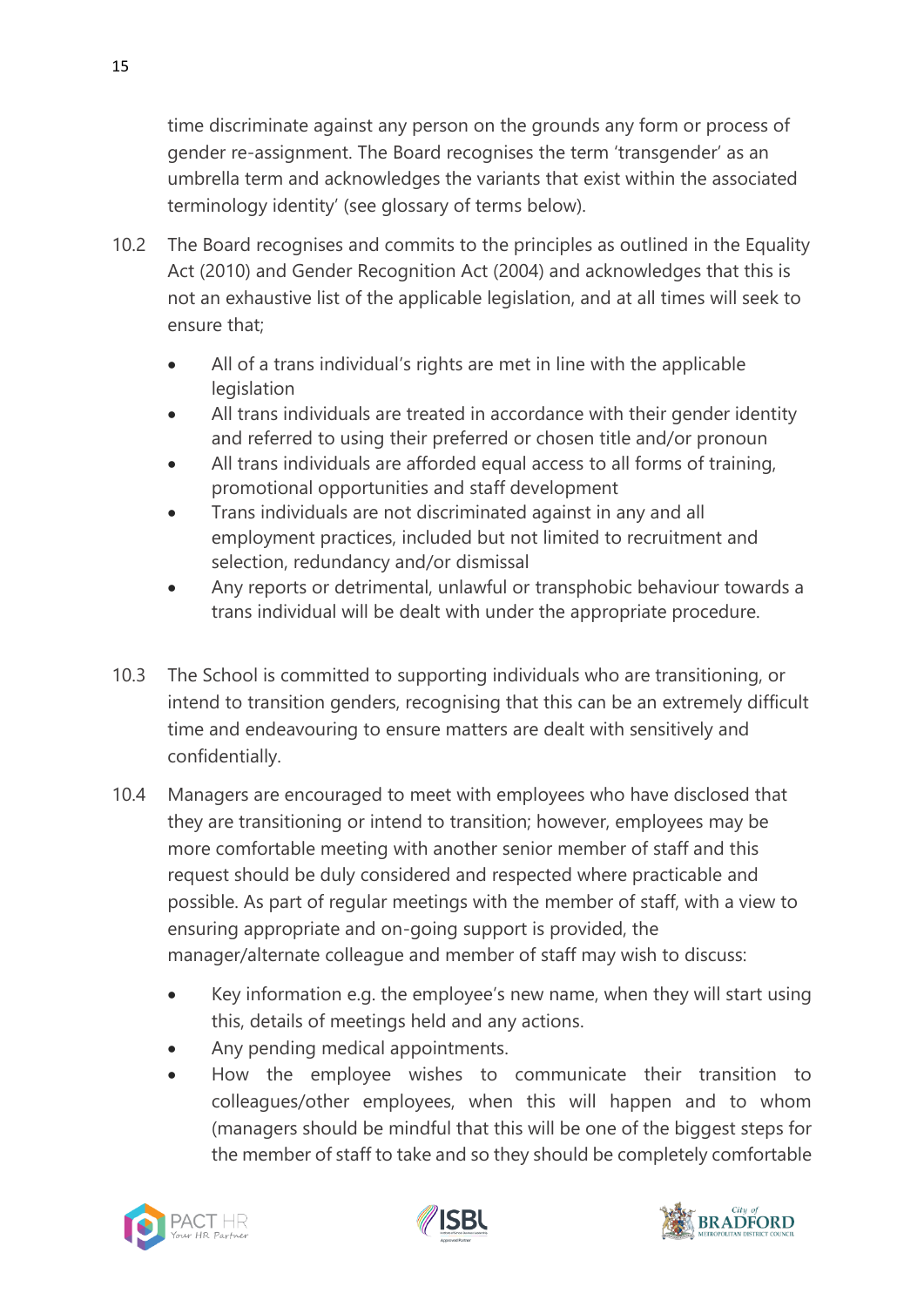with the communication plans).

- Any practical changes/arrangements relating to the adjustment of records e.g. local authority records, name badge, uniform, log-in details, pension scheme, additional support for the member of staff and their family members, work-based social media.
- 10.5 The Board recognises that a trans person is free to select the facilities that are appropriate to the gender in which they present and does not condone or tolerate any detrimental behaviour, treatment or comments towards a trans person in respect of the use of facilities.
- 10.6 Absences for medical reasons or other appointments associated with the gender transition process will be recorded but not used in relation to any absence management process. The School will provide at least the same level of support to a member of staff returning from an absence due to medical or surgical treatment relating to their transition, as with any other colleague returning from absence.

#### <span id="page-15-0"></span>**Glossary of Terms**

| Other terms used associated with the term 'transgender' include: |  |
|------------------------------------------------------------------|--|
|------------------------------------------------------------------|--|

| <b>Bi-gender</b>           | A gender identity that<br>includes any two<br>gender identities and<br>behaviours, possibly<br>depending on context.                                                               | <b>Intersex</b>   | A person born with sex<br>characteristics that are<br>not easily classified as<br>male or female.                                                                         |
|----------------------------|------------------------------------------------------------------------------------------------------------------------------------------------------------------------------------|-------------------|---------------------------------------------------------------------------------------------------------------------------------------------------------------------------|
| <b>Gender binary</b>       | The either/or categories<br>of male/female that do<br>not allow<br>for, or recognise, other<br>experiences of gender.                                                              | Mis-<br>gendering | Using a pronoun or a<br>form address which<br>does not correctly<br>reflect a<br>person's gender<br>identity.                                                             |
| <b>Gender</b><br>dysphoria | Feeling that your<br>gender identity that<br>is different from your<br>anatomical sex. This can<br>result in anxiety,<br>uncertainty, or<br>persistently<br>uncomfortable feelings | <b>Non-binary</b> | A person who does not<br>adopt the binary<br>approach to gender;<br>who may identify as<br>male and female,<br>neither male nor<br>female, or another<br>sense of gender. |